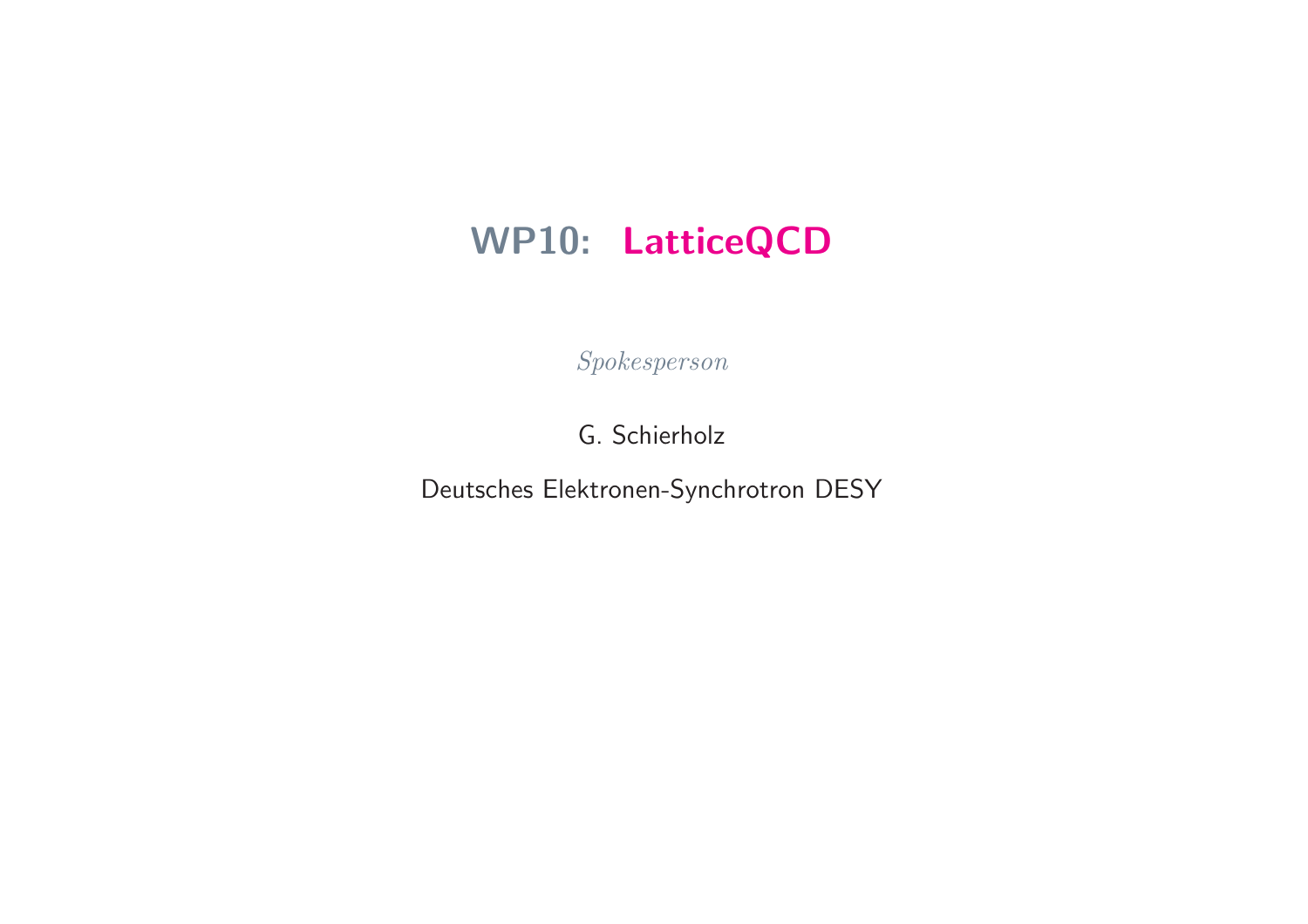# HadronPhysics3



LatticeQCD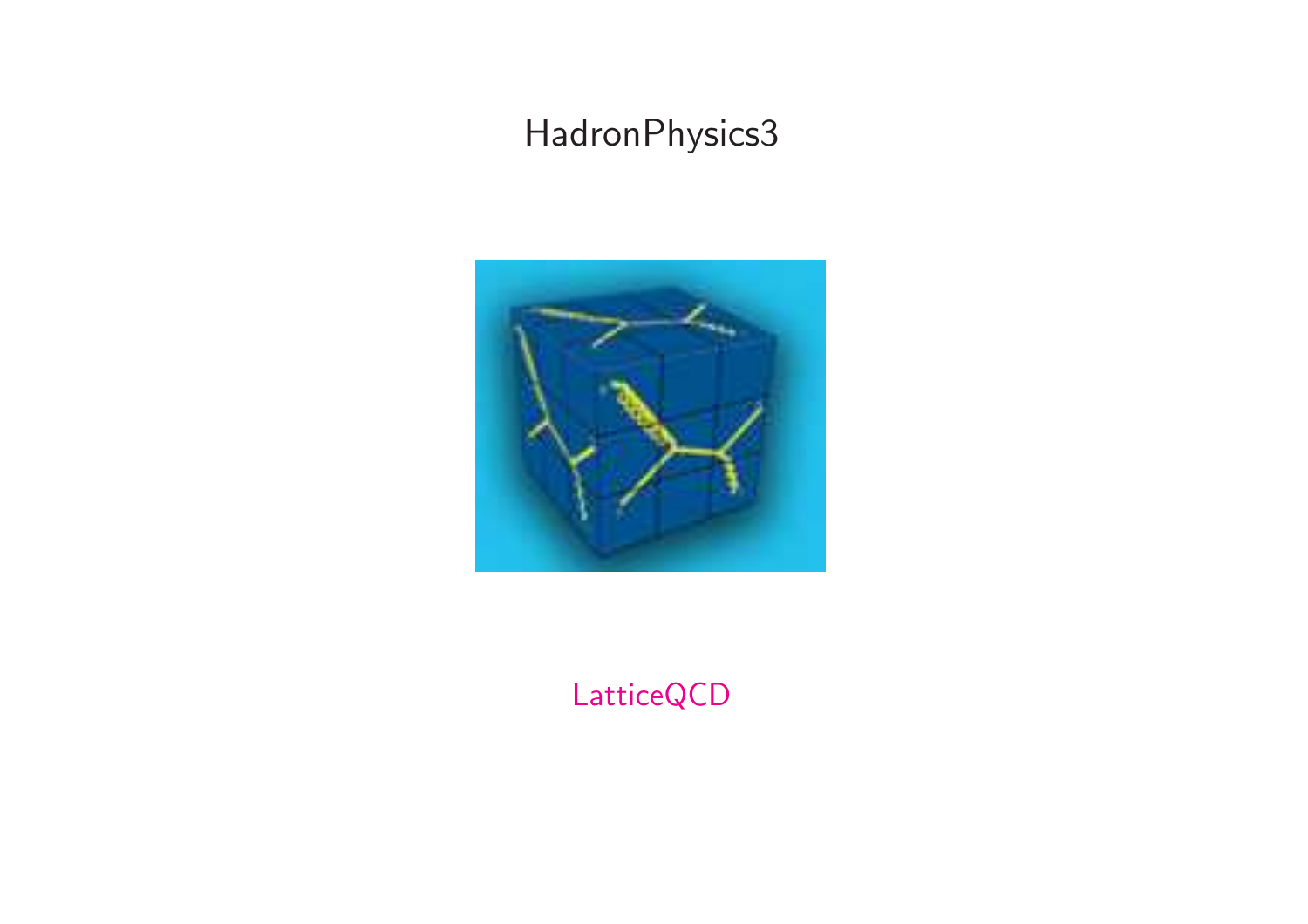







 $QCD + QED$  parameters fine-tuned  $I$  infrared fixed point?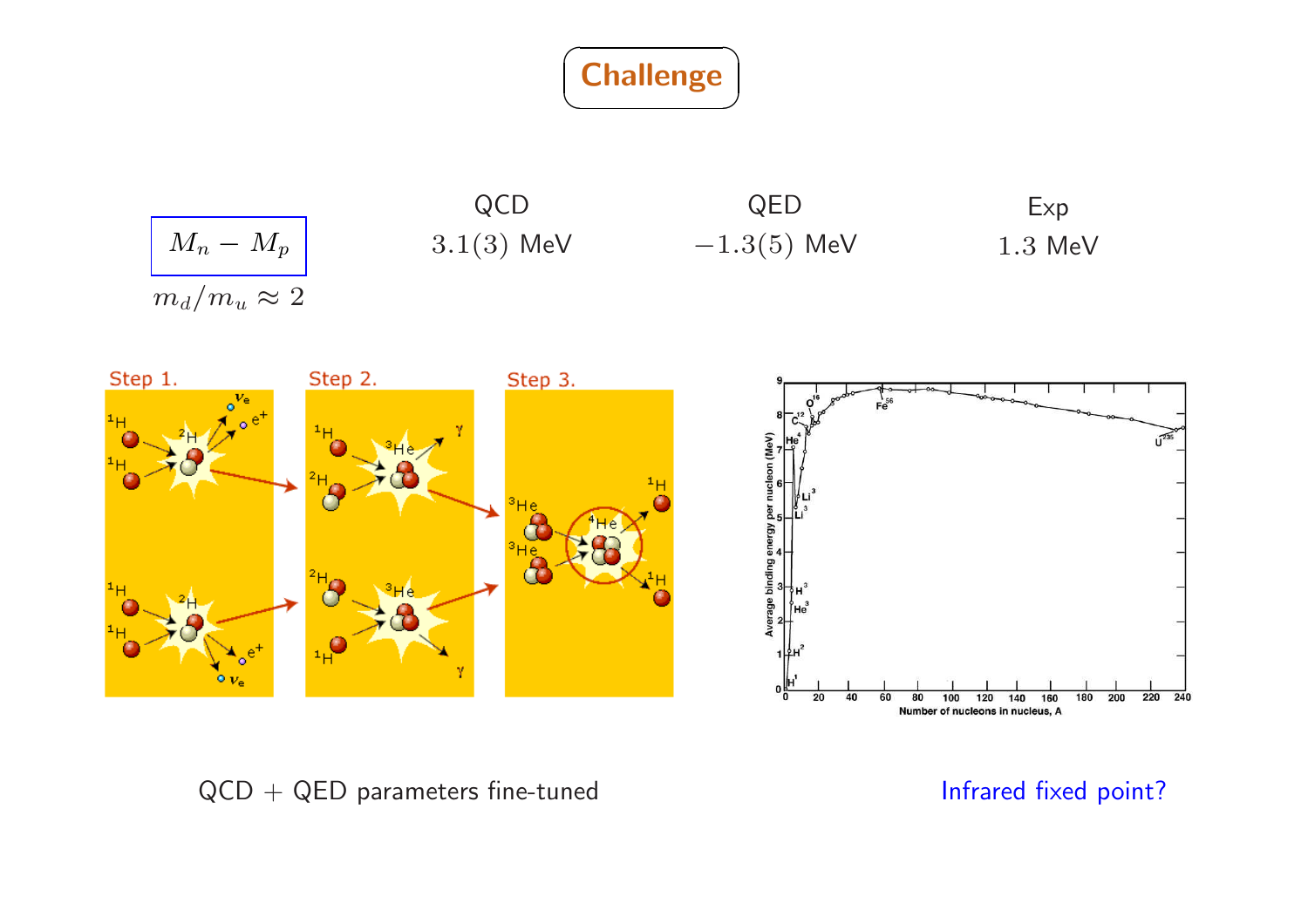## **Participating Institutions**

| 1              | <b>DESY</b>               | Germany     |
|----------------|---------------------------|-------------|
| $\overline{2}$ | U Bielefeld               | Germany     |
| 3              | U Wuppertal               | Germany     |
| $\overline{4}$ | U Edinburgh               | UK          |
| 5              | U Graz                    | Austria     |
| 6              | U Liverpool               | UK          |
| $\overline{7}$ | <b>U</b> Swansea          | UK          |
| 8              | <b>CNRS</b>               | France      |
| 9              | $INFN^{\dagger}$          | ltaly       |
| 10             | GSI                       | Germany     |
| 11             | TUM München <sup>†</sup>  | Germany     |
| 12             | U Münster                 | Germany     |
| 13             | U Regensburg <sup>1</sup> | Germany     |
| 14             | ZIB Berlin <sup>†</sup>   | Germany     |
| 15             | <b>TU Wien</b>            | Austria     |
| 16             | U Bern                    | Switzerland |
| 17             | <b>ETH Zürich</b>         | Switzerland |
| 18             | U Cyprus                  | Cyprus      |

| 19 | U Valencia              | Spain    |
|----|-------------------------|----------|
| 20 | U Helsinki              | Finland  |
| 21 | Eötvös U Budapest       | Hungary  |
| 22 | <b>Trinity College</b>  | Ireland  |
| 23 | <b>NUI Maynooth</b>     | Ireland  |
| 24 | U Ljubljana             | Slovenia |
| 25 | Academia Swietokrzyska  | Poland   |
| 26 | <b>ITEP Moscow</b>      | Russia   |
| 27 | <b>IHEP Protvino</b>    | Russia   |
| 28 | U Oxford                | UK       |
| 29 | U Southampton           | UK       |
| 30 | U Cambridge             | UK       |
| 31 | U Glasgow <sup>†</sup>  | UK       |
| 32 | U Plymouth              | UK       |
| 33 | ECT <sup>*</sup> Trento | Italy    |
| 34 | U Leipzig               | Germany  |
| 35 | <b>HU Berlin</b>        | Germany  |
|    |                         |          |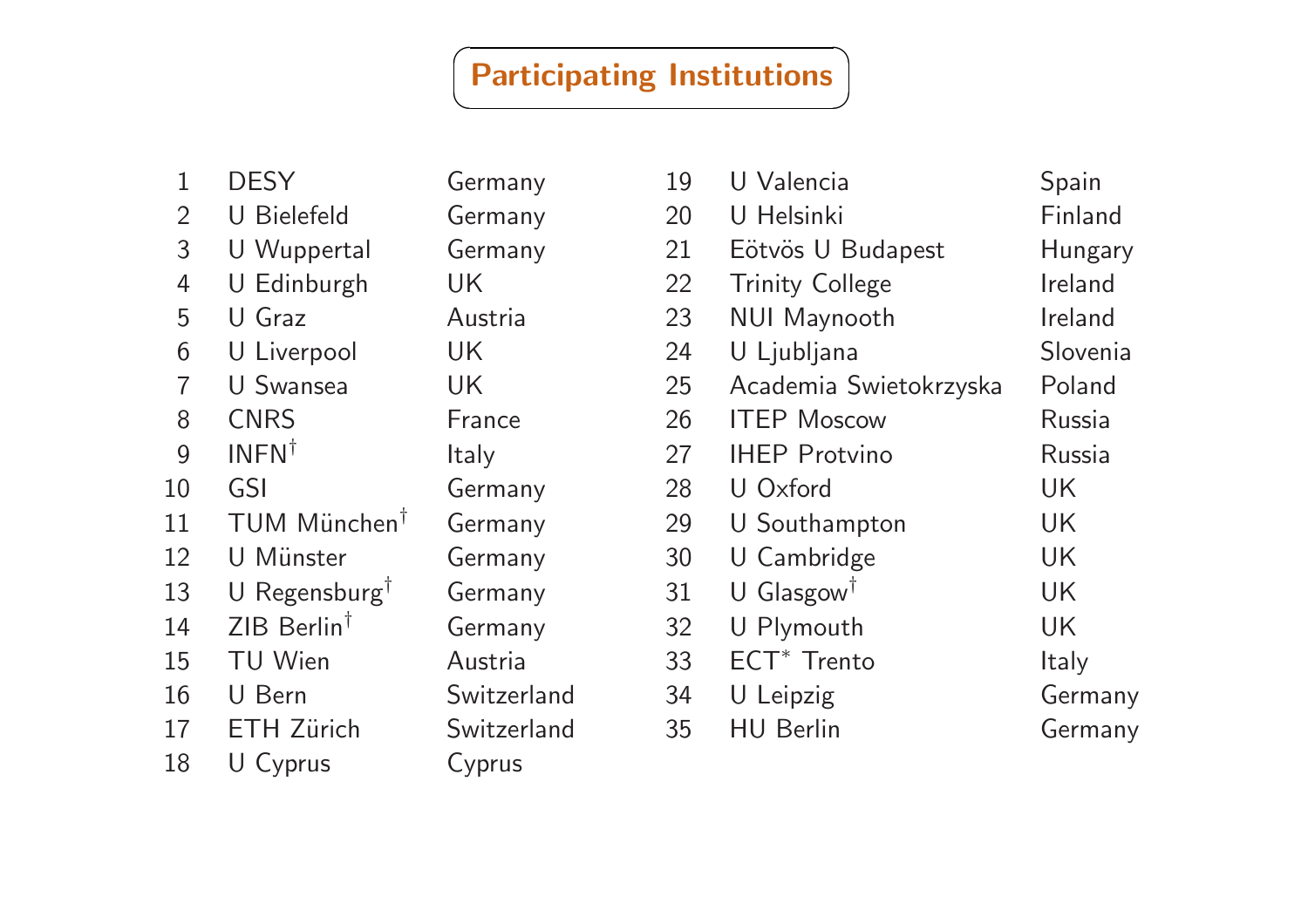

Algorithms and machines Stochastic techniques Renormalization and improvement Hadron spectrum Hadron structure Flavor singlet matrix elements Constraining effective field theory Heavy quark physics Physics beyond the Standard Model Fundamental symmetries QCD phase diagram Equation of state Screening phenomena Spectral properties Quantum number fluctuations QCD vacuum





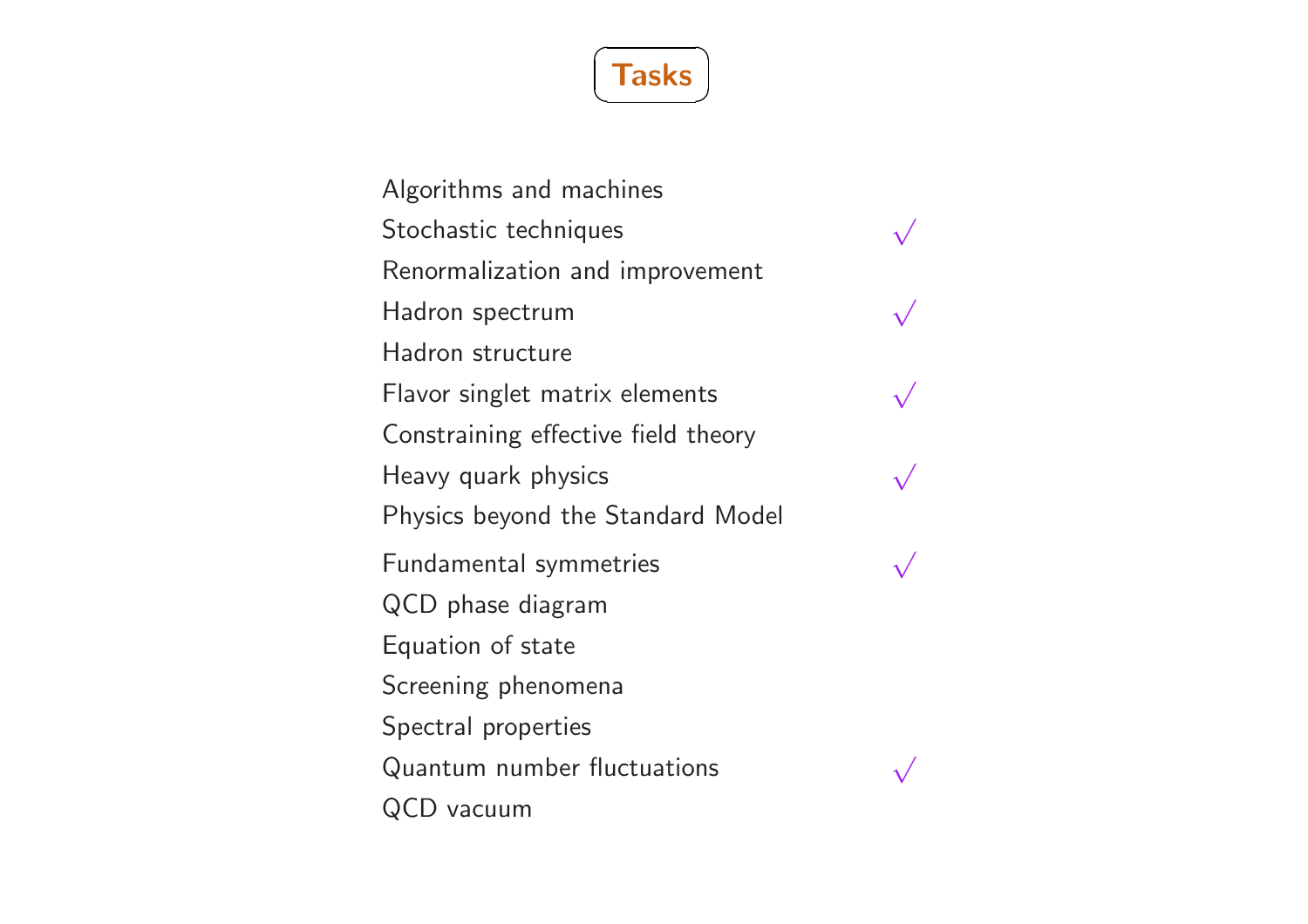## **Peer Reviewed Publications**

| Phys. Rev. Lett. | 5              |
|------------------|----------------|
| Phys. Rev. D     | 43             |
| Phys. Lett. B    | 9              |
| Nucl. Phys. B    | 10             |
| <b>JHEP</b>      | 21             |
| Eur. Phys. J. C  | $\overline{2}$ |
| Rev. Mod. Phys.  | $\mathbf 1$    |
| Conf. Proc.      | 47             |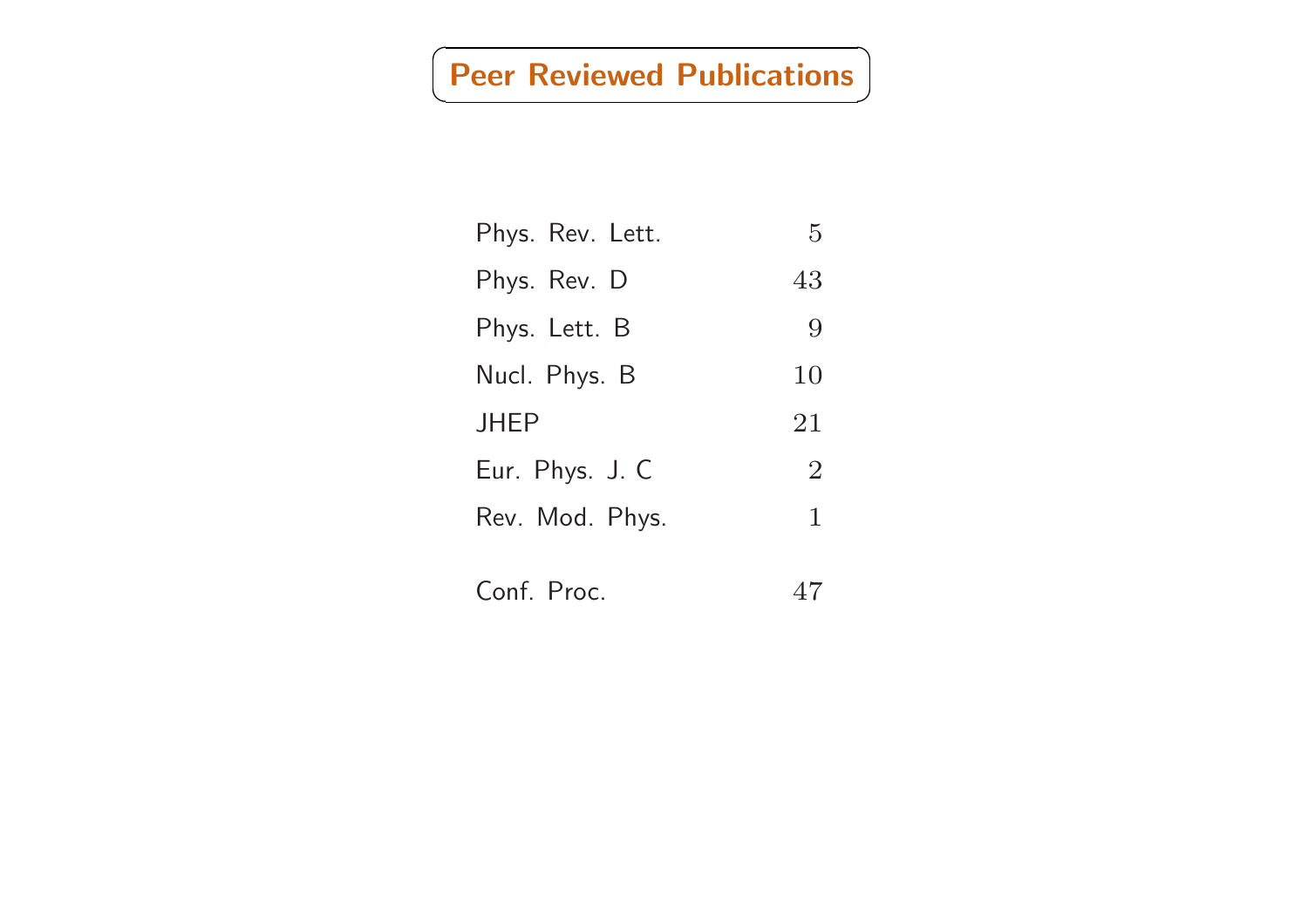

#### Stochastic perturbation theory

 $20 + 4$  loops

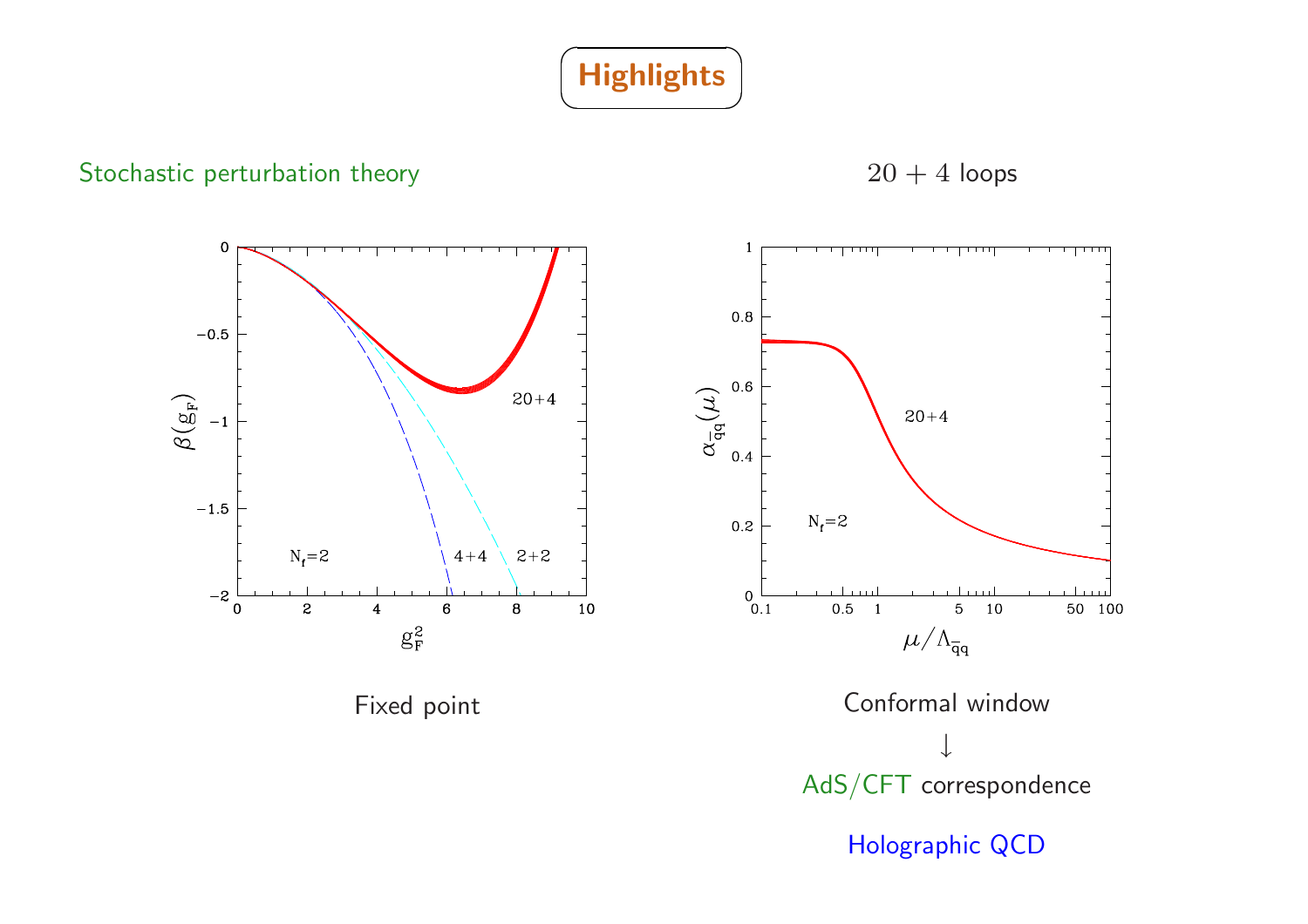#### Hadron spectrum



QCDSF Most hadrons are resonances

Cannot be identified with <sup>a</sup> single energy level of the lattice Hamiltonian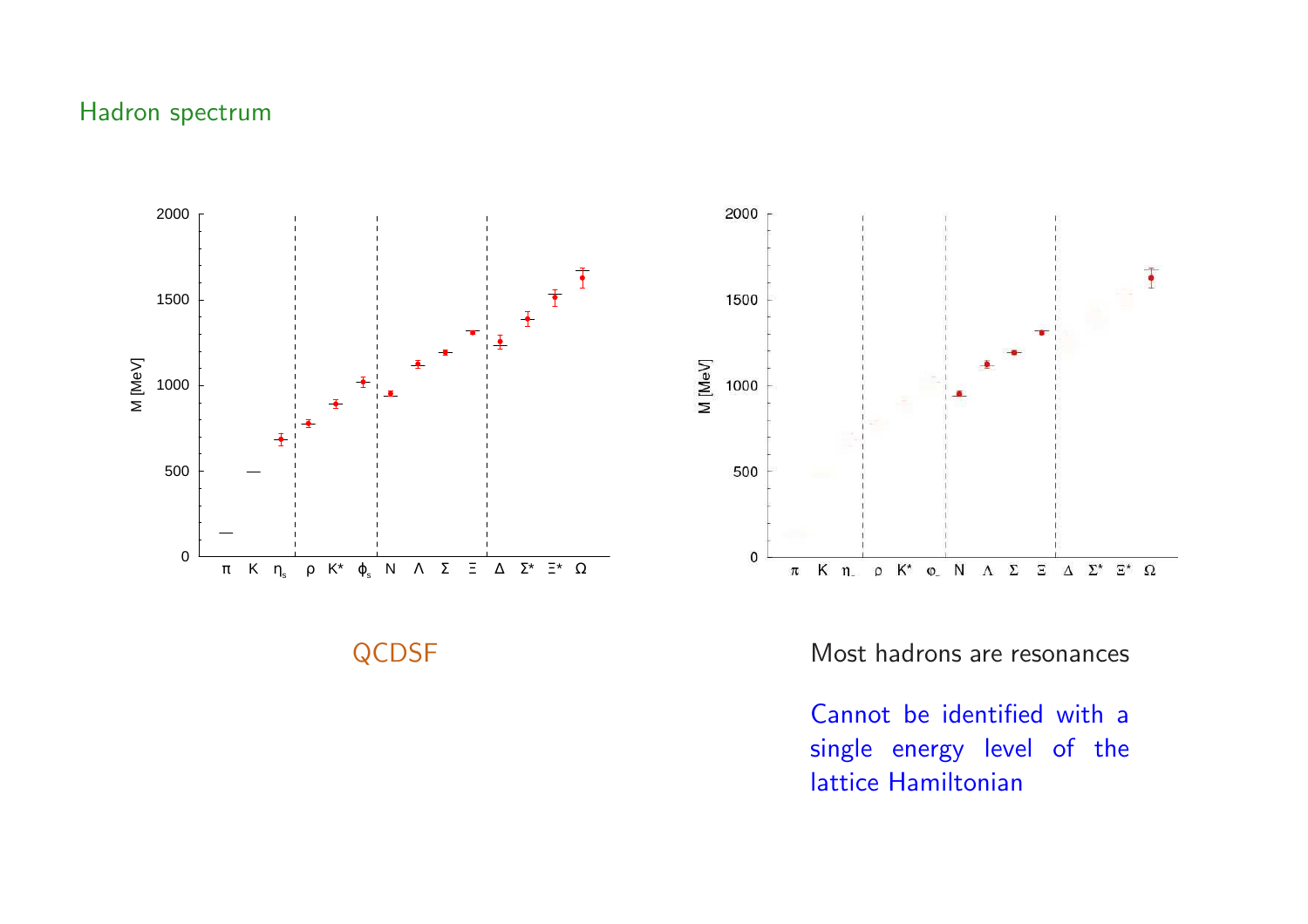## $\Delta(1232)$



QCDSF-Bonn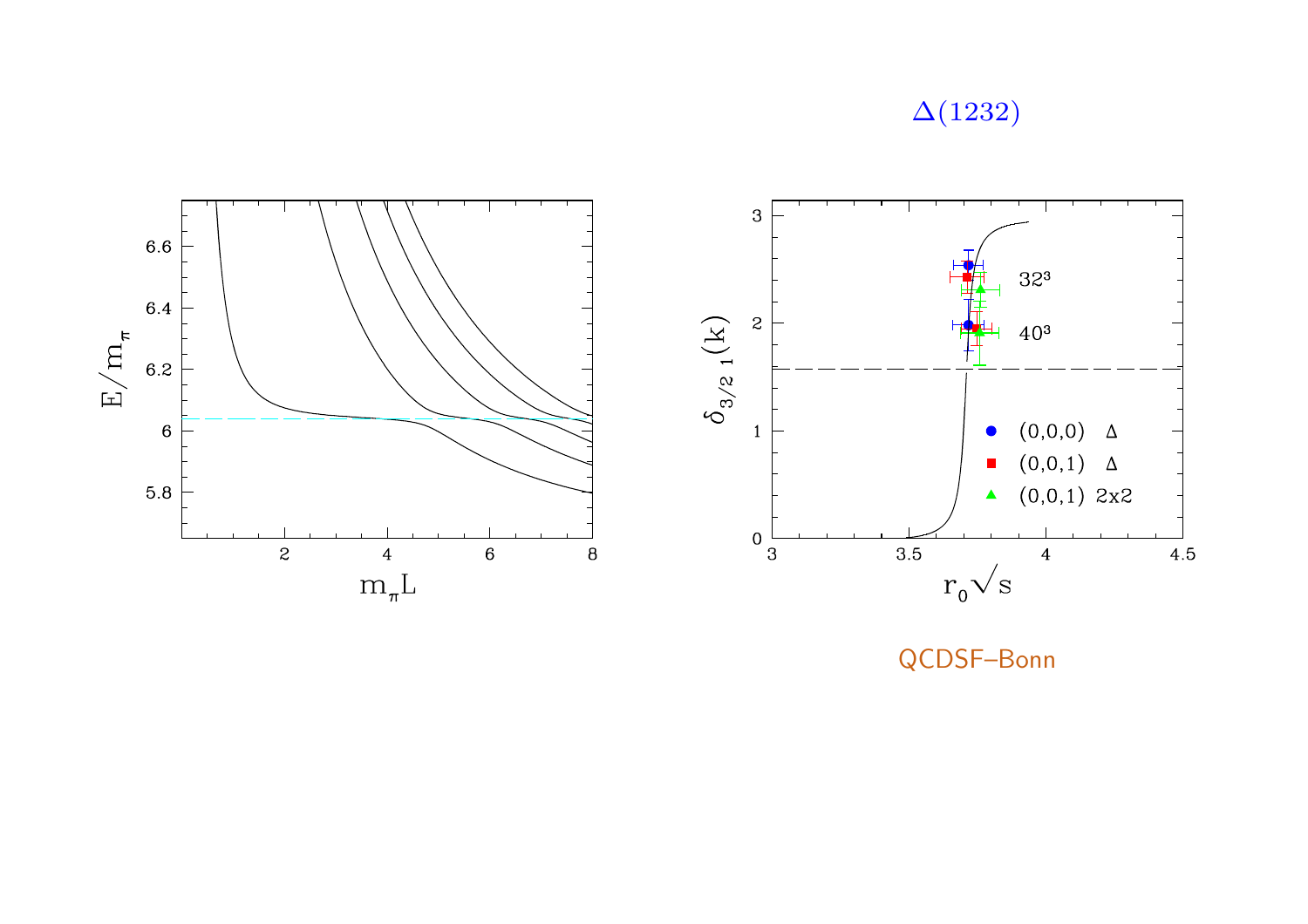$\rho(770)$ 





Prelovsek et al.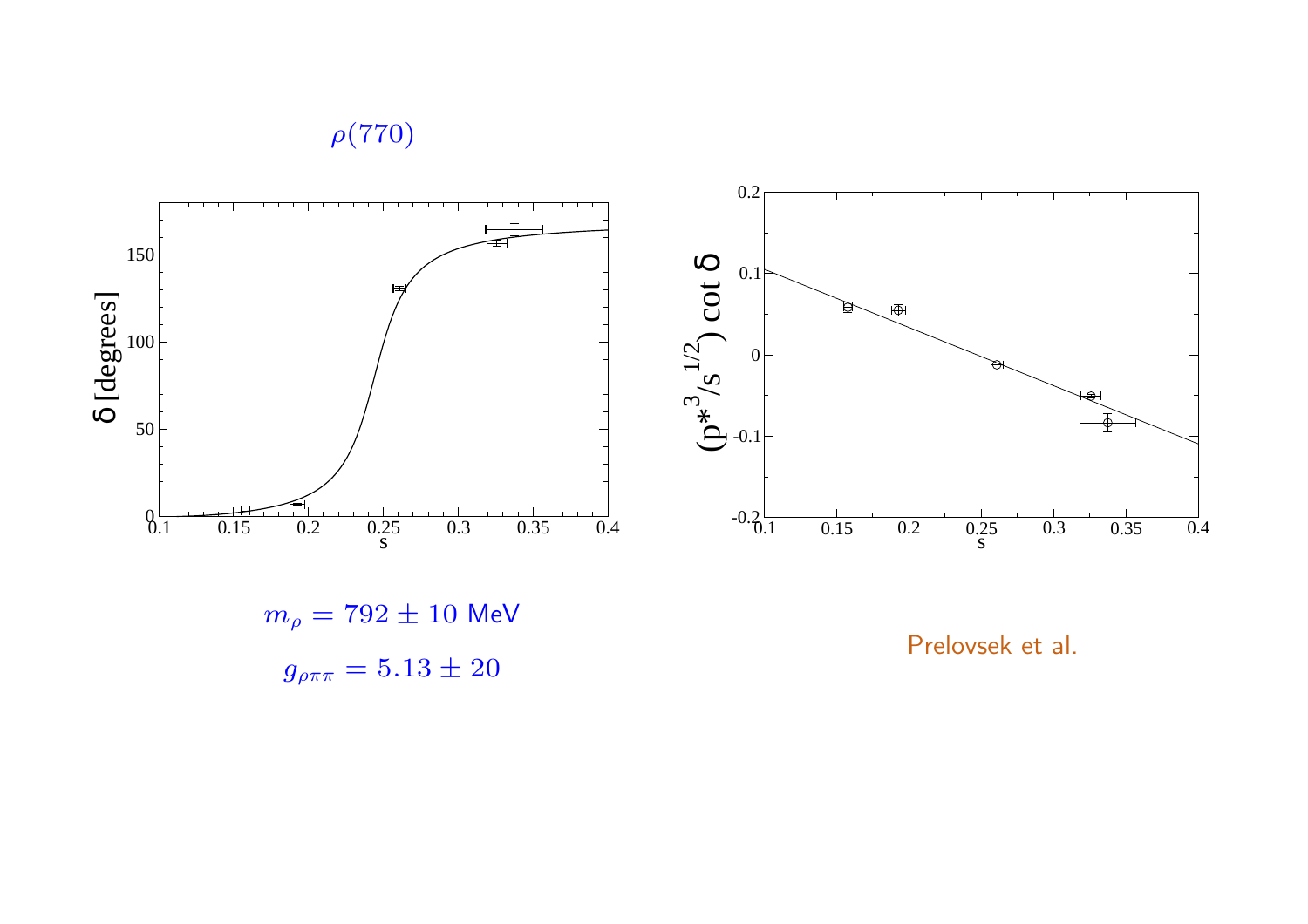Flavor singlet (disconnected) matrix elements



Stochastically

Spin content of the nucleon  $\Delta s$ 



 $\Delta s = -0.020(10)(2)$ 

QCDSF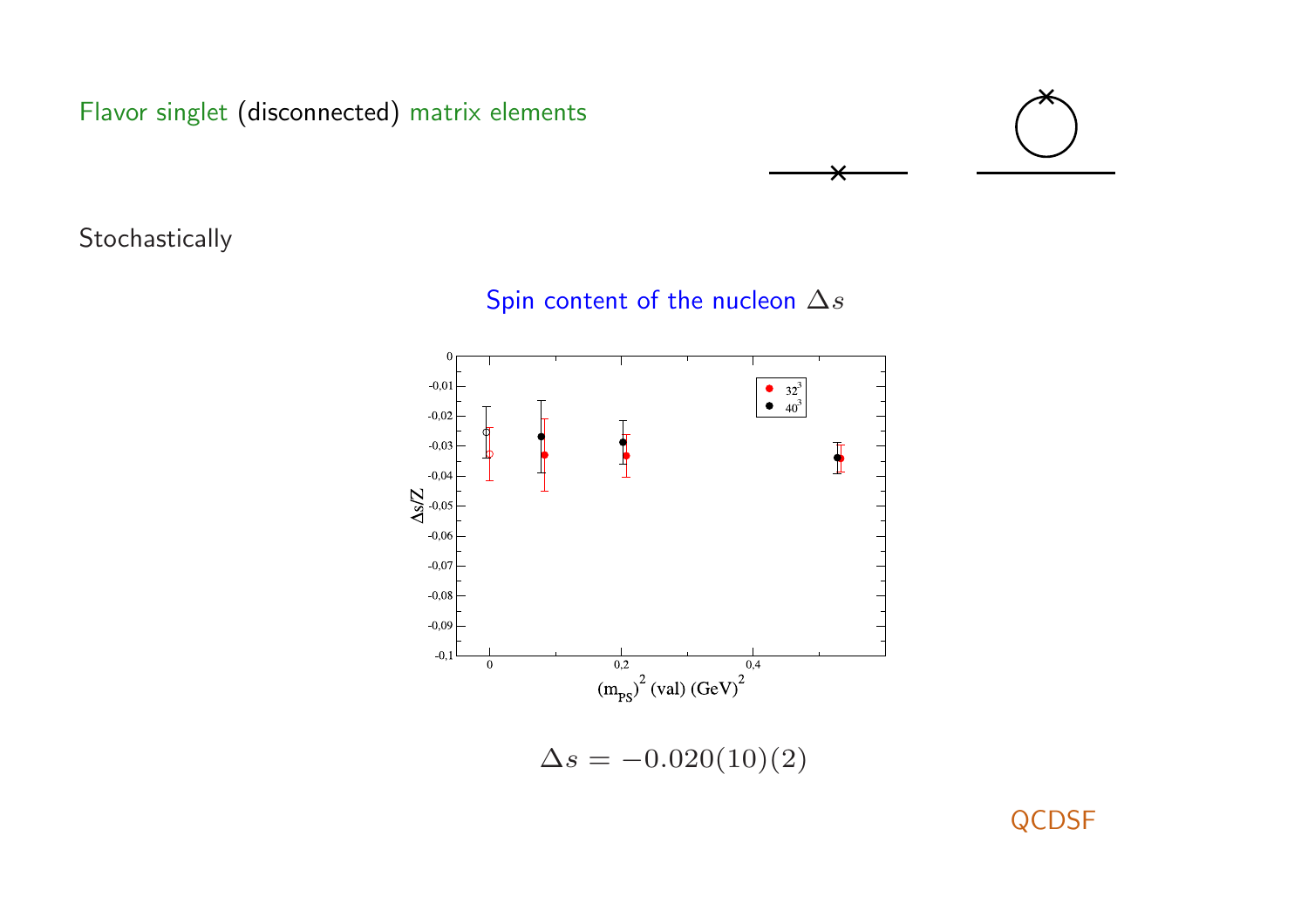#### New approach: Feynman-Hellmann

$$
S \to S + \lambda \mathcal{O} \,, \quad \frac{\partial E_H}{\partial \lambda} \bigg|_{\lambda=0} = \langle \mathbf{p}, s | \mathcal{O} | \mathbf{p}, s \rangle
$$

$$
\mathcal{O} = \text{Tr} \left( \mathbf{E}^2 - \mathbf{B}^2 \right)
$$

Gluon content of the nucleon  $\langle x \rangle_g$ 

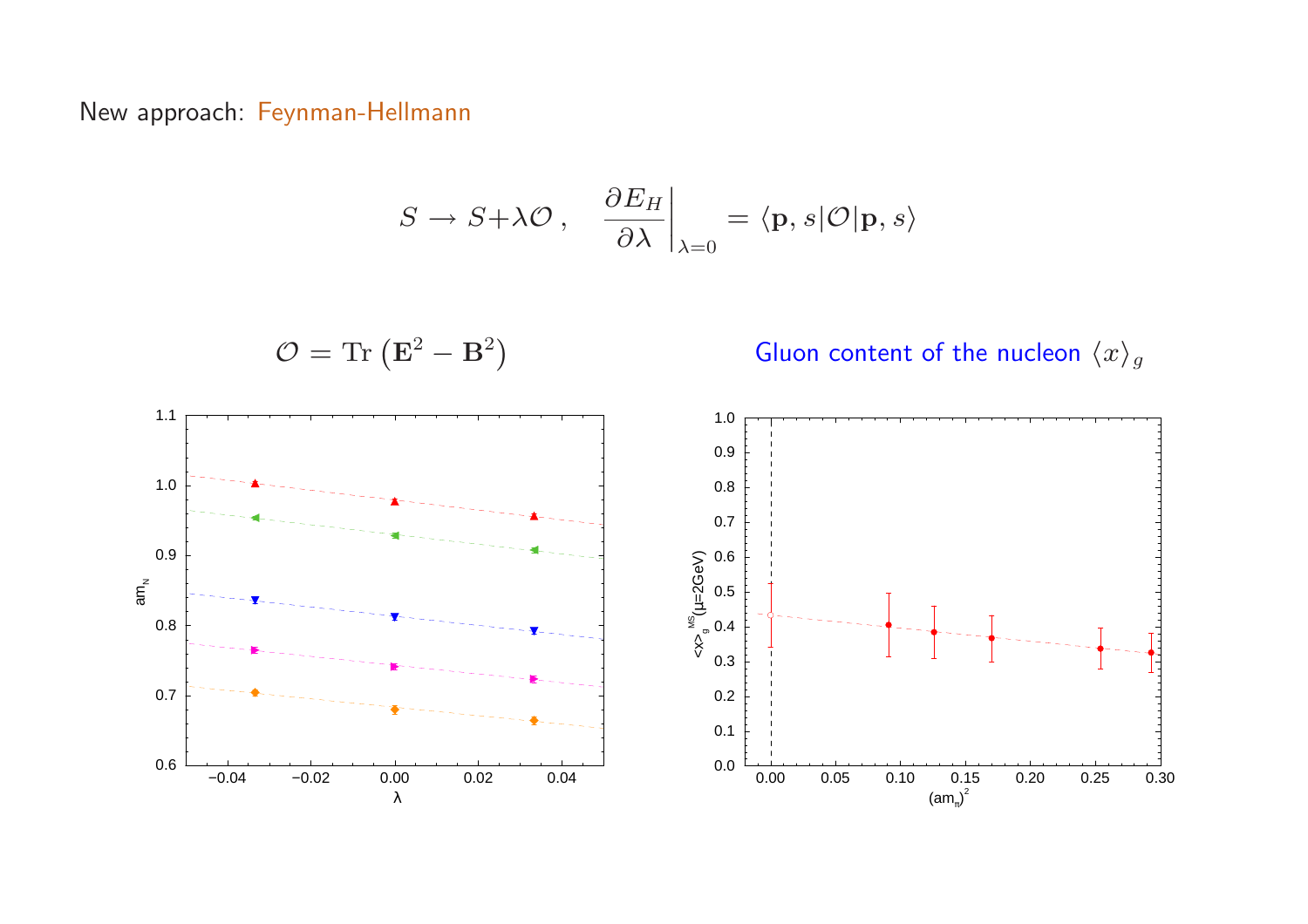## Heavy quark physics

## Single charmed mesons

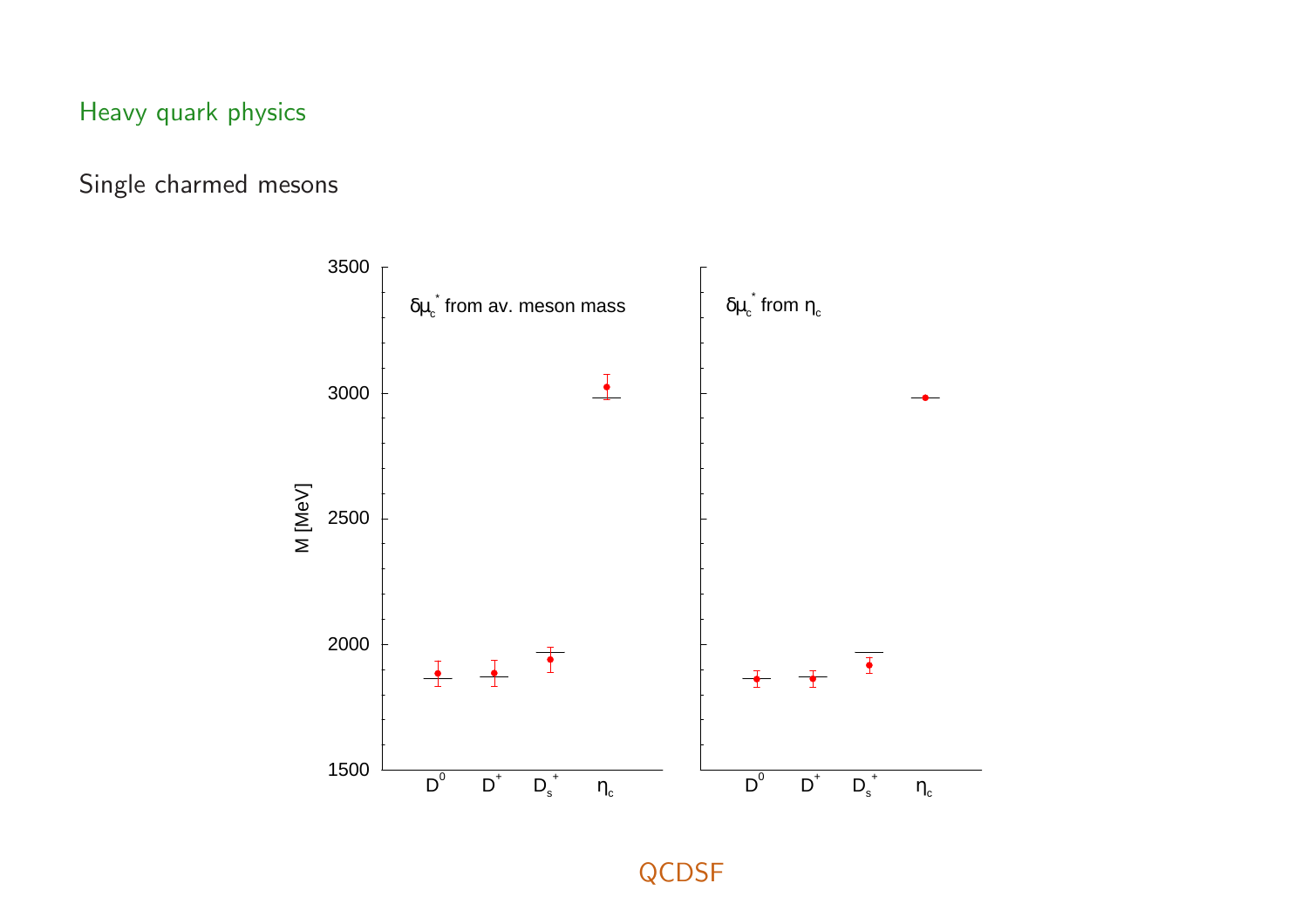#### Single charmed baryons



QCDSF **ETMC**, Wuppertal,  $\cdots$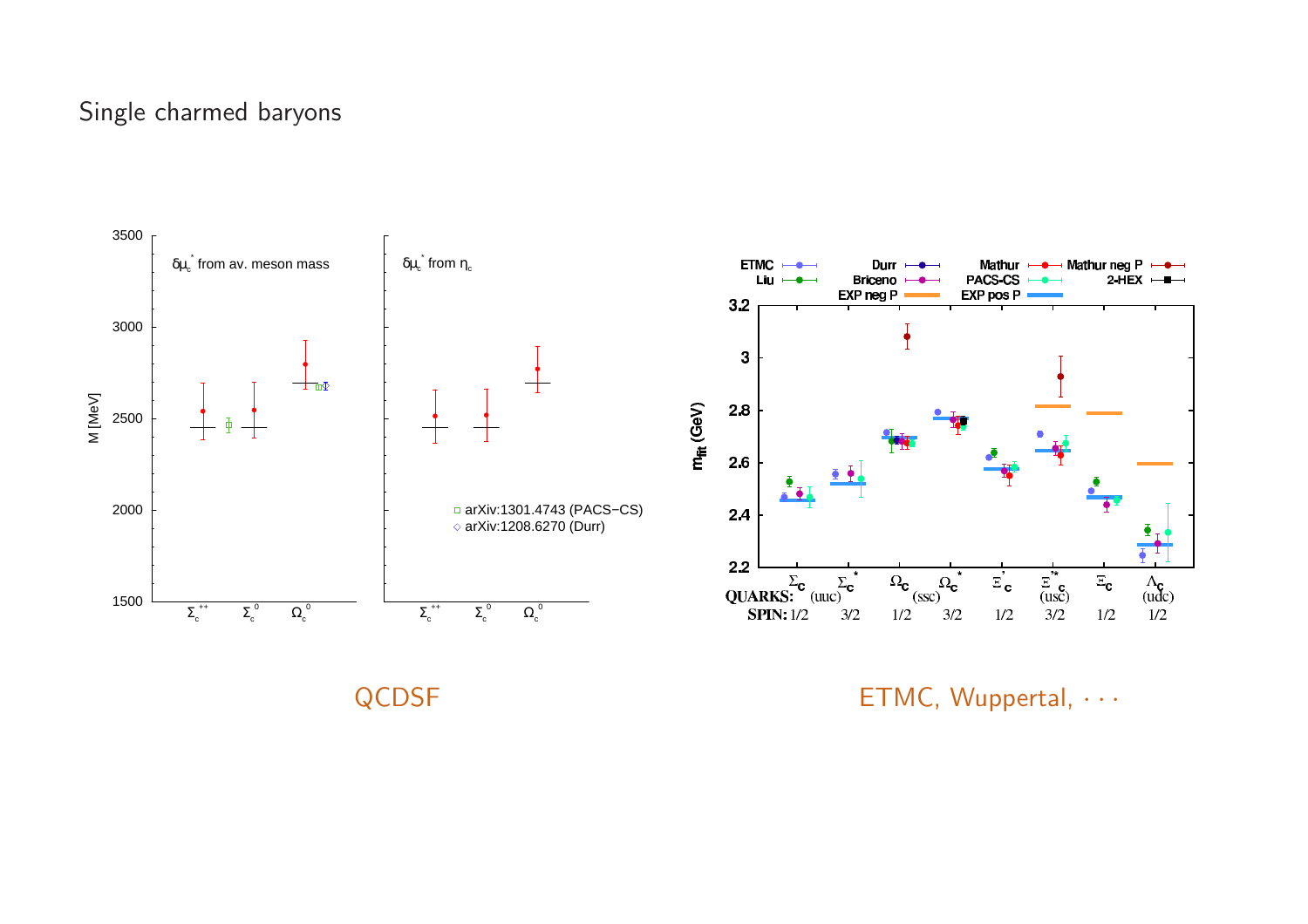#### Double charmed baryons



QCDSF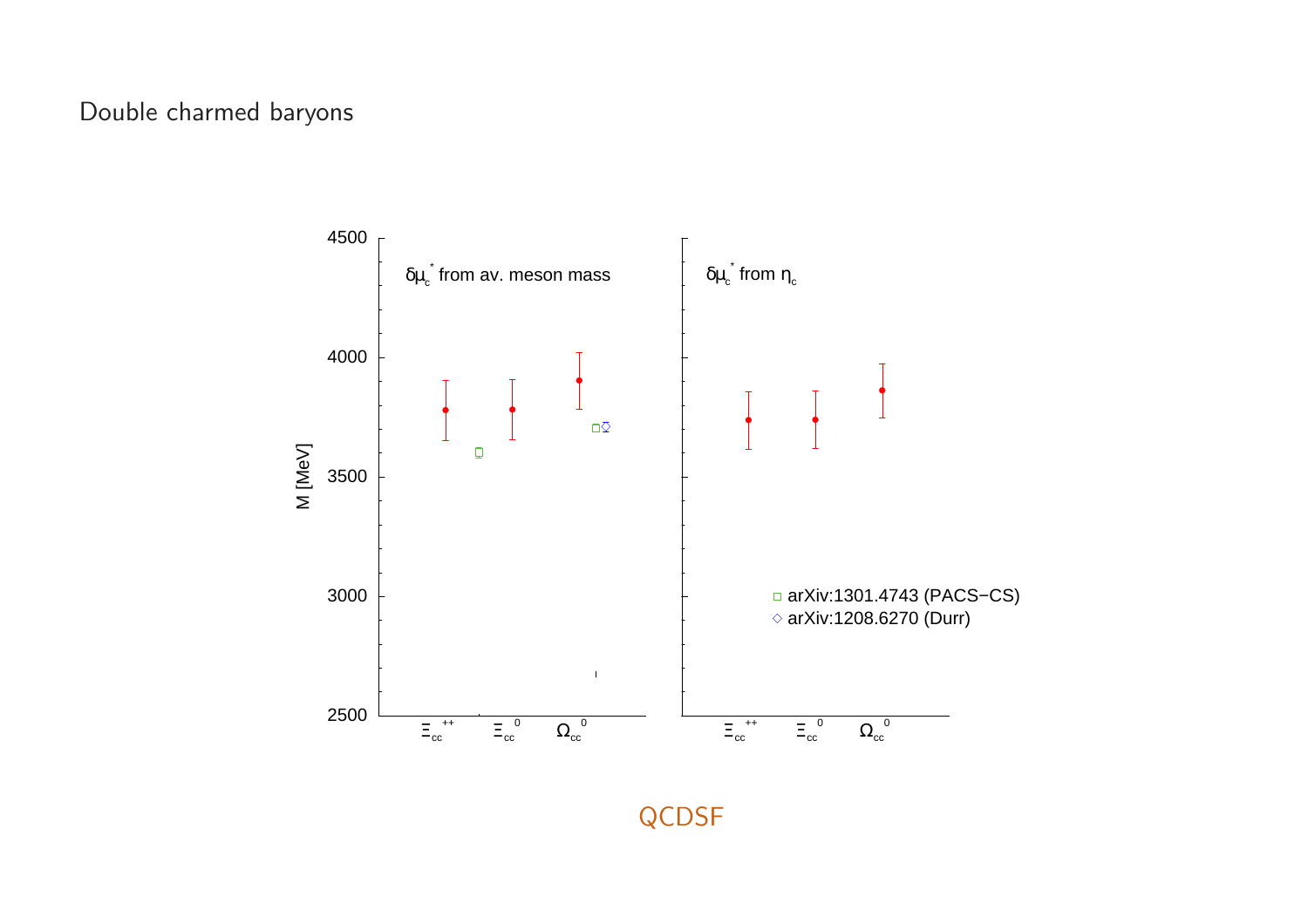## Fundamental symmetries

Electric dipole moment

$$
\mathbf{d} = \int d^4 x \, \mathbf{x} \, \rho(x) \qquad \mathbf{d} \cdot \mu \to -\mathbf{d} \cdot \mu
$$
CP



QCD

$$
S_{\theta} = S + i\theta Q, \quad Q = \frac{1}{32\pi^2} \int d^4 x \mathbf{E} \cdot \mathbf{B}
$$

$$
d_N^n = -0.016(1) \left[ e \theta \text{ fm} \right]
$$

$$
|\theta| \le 1.8 \times 10^{-11}
$$

QCDSF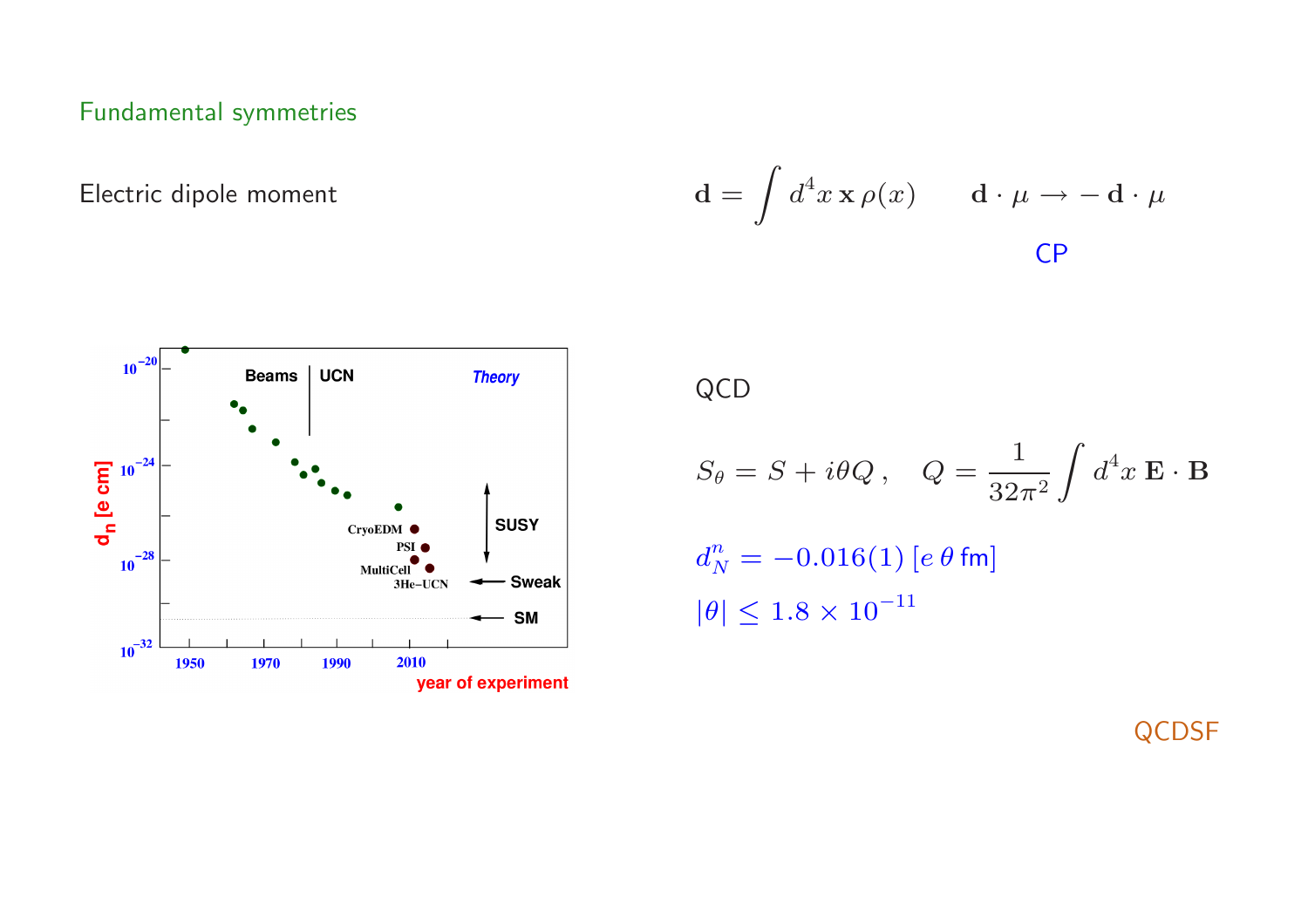#### Quantum number fluctuations

Baryon number/electric charge fluctuations

 0 0.05 0.1 0.15 0.2 0.25 0.3 0.35 120 140 160 180 200 220 240 T [MeV]  $\chi_2^{\sf B}$ /T $^2$ HRG  $f_K$  scale SB continuum extrap.  $N_{\tau}=12$ 8  $6 +$ 

#### B  $B \times Q$



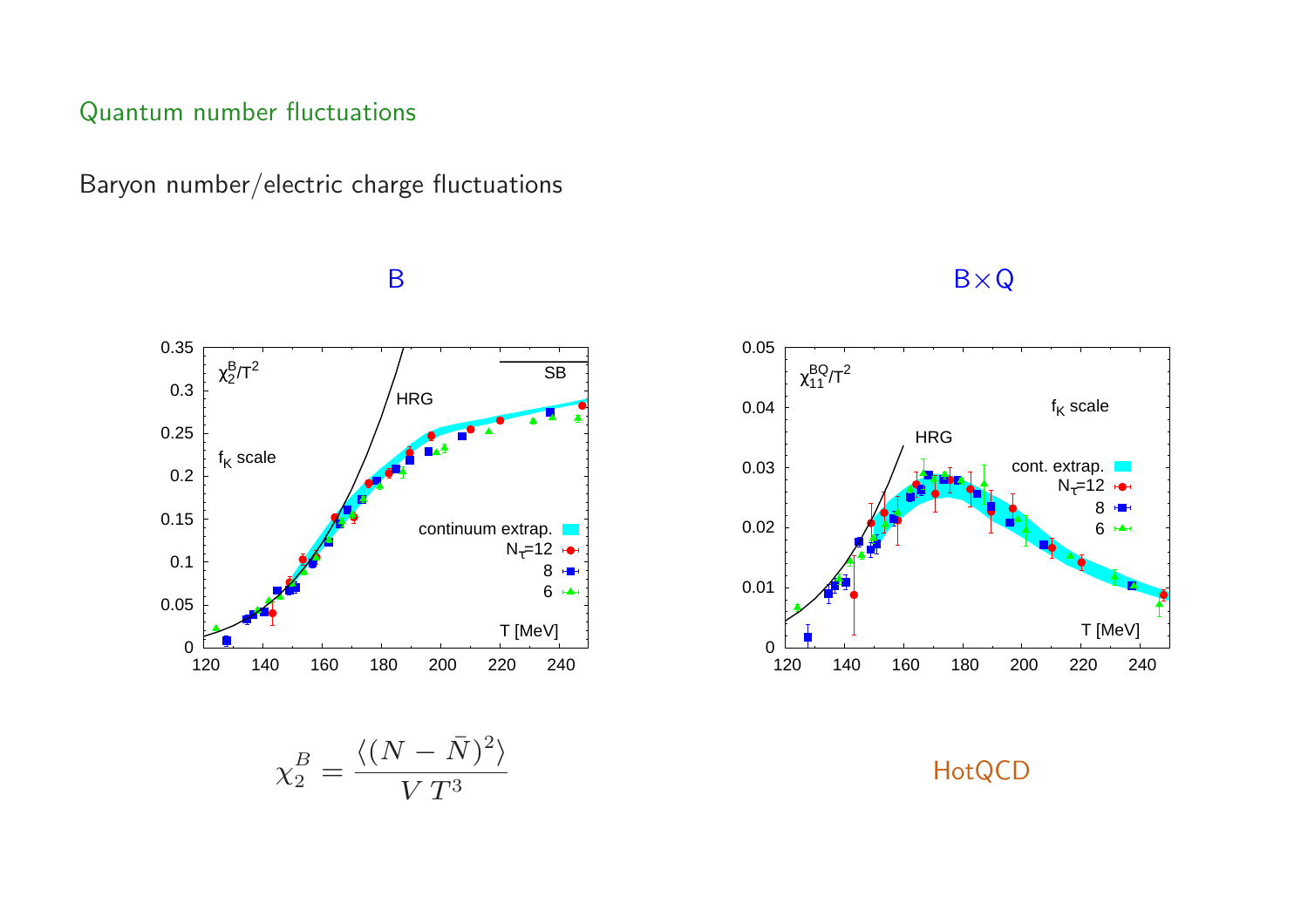#### Strangeness fluctuations





$$
M(0,0) = \chi_2^S - \chi_{11}^{BS}
$$
  
\n
$$
B_1(0,0) = \frac{1}{2} \left( \chi_4^S - \chi_2^S + 5 \chi_{13}^{BS} + 7 \chi_{22}^{BS} \right)
$$

Strangeness becomes liberated from hadronic bound states at  $T \gtrsim T_c$ . Approach to an ideal gas is slow though

**HotQCD**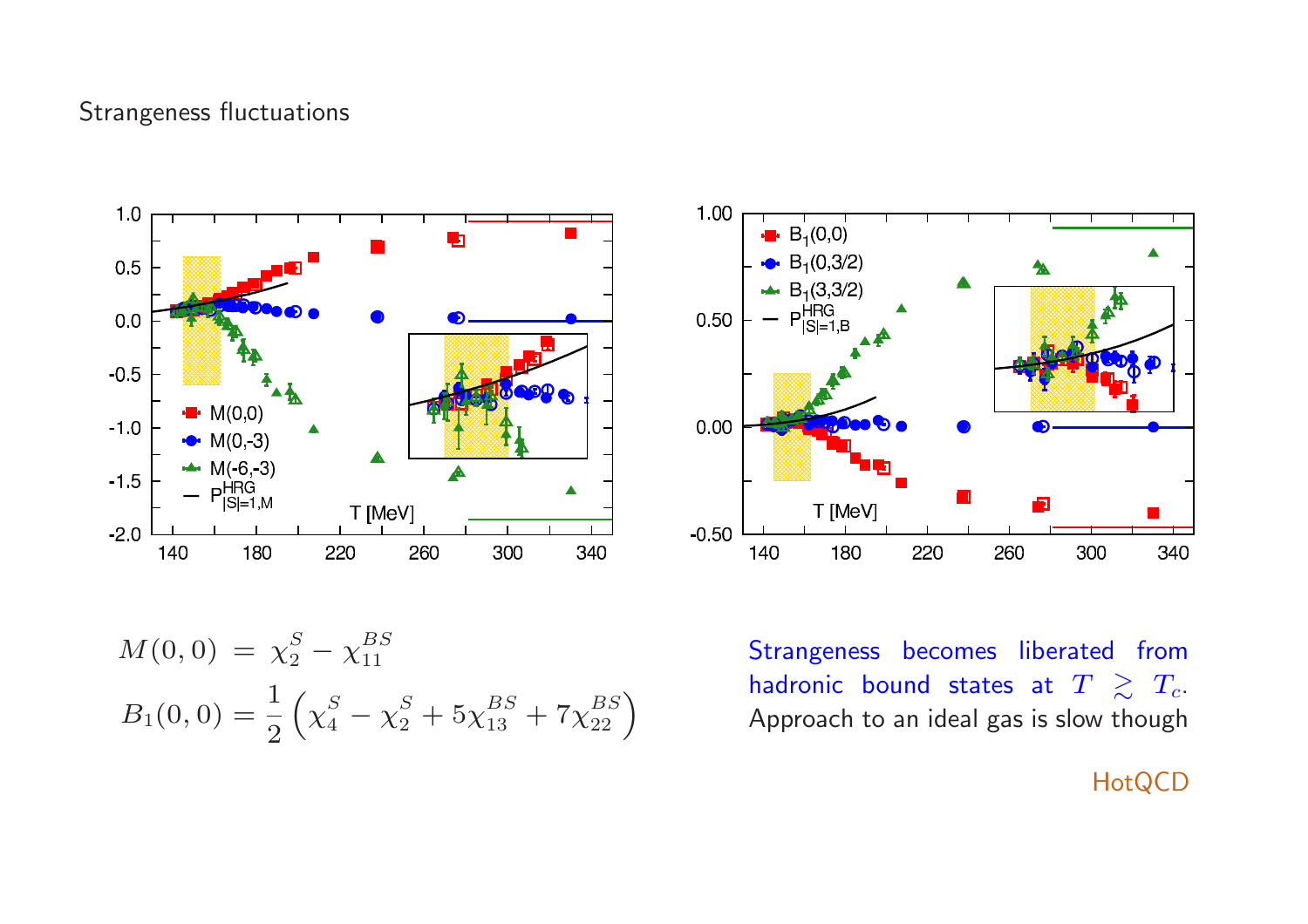#### Lattice Quantum Chromodynamics and Hadron Physics

R. Horsley

School of Physics and Astronomy, University of Edinburgh, Edinburgh EH9 3JZ, UK

P.E.L. Rakow

Theoretical Physics Division, Department of Mathematical Sciences, University of Liverpool, Liverpool L69 3BX, UK

G. Schierholz

Deutsches Elektronen-Synchrotron DESY, 22603 Hamburg, Germany

 $\underset{\text{UNIVERSITY PRESS}}{OXFORD}$